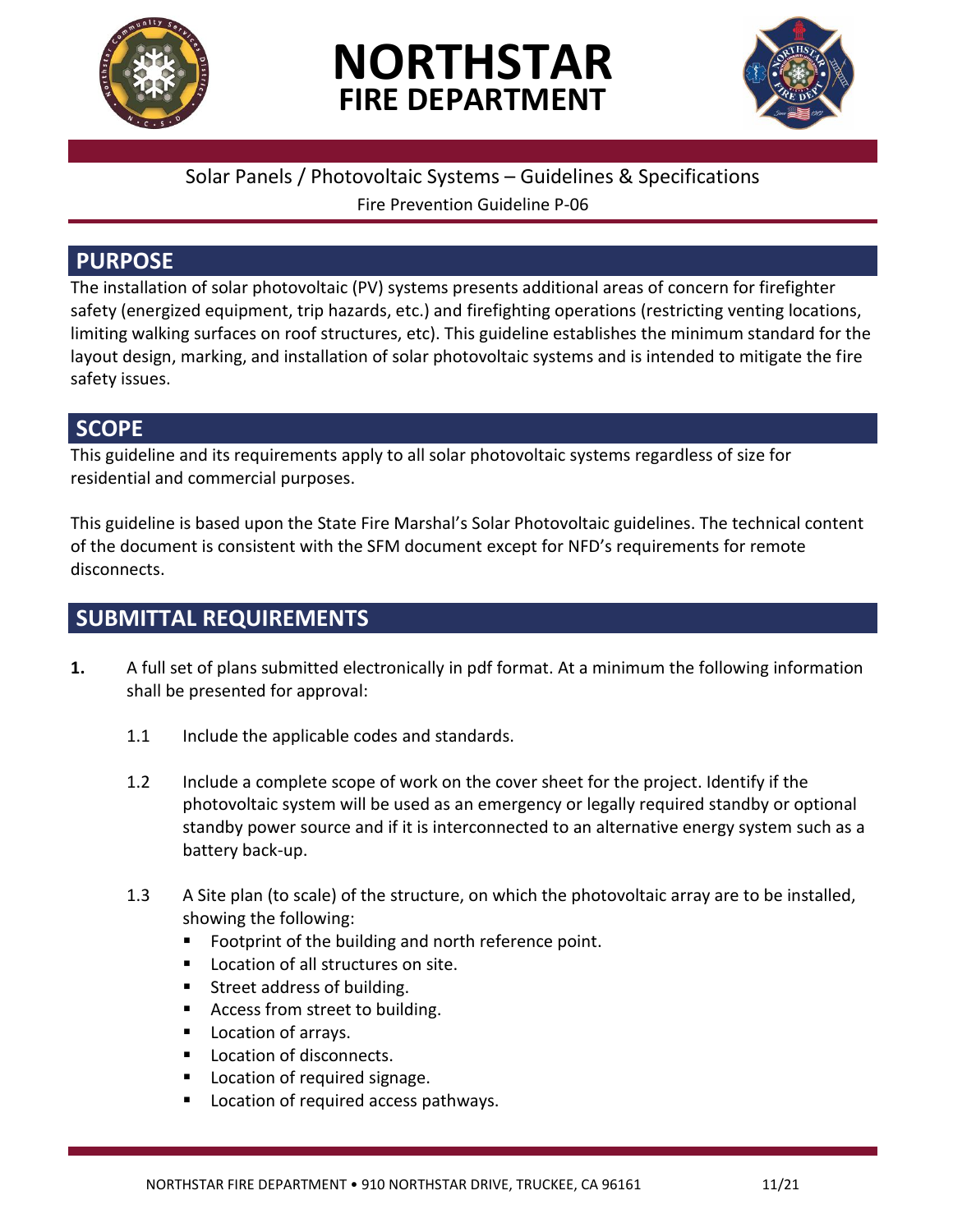- 1.4 Plan and elevation views of building clearly showing the following:
	- Array placement.
	- Roof ridgelines.
	- **Eave lines.**
	- Equipment on roof.
	- Other objects that may be present on the roof; such as, vent lines, skylights, and roof hatches.
- 1.5 Location and verbiage of all markings, labels, and warning signs must be noted on the plans.
- 1.6 Building photographs that may be useful in the evaluation of the array placement.
- 1.7 Show the location of the first responders disconnect for the system.

# **DESIGN REQUIREMENTS**

- **2. MARKINGS, LABELS, AND WARNING SIGNS** Provides emergency responders with appropriate warning and guidance with respect to isolating the solar electrical system. This can facilitate identifying energized electrical lines that connect the solar panels to the inverter, as these should not be cut when venting for smoke removal. Marks, labels and warning signs shall be provided as follows:
	- 2.1 Main Service Disconnect
		- For residential applications, the marking may be placed within the main service disconnect. If the main service disconnect is operable with the service panel closed, then the marking shall be placed on the outside cover.
		- For commercial application, the marking shall be placed adjacent to the main service disconnect in a location clearly visible from the location where the lever is operated.
	- 2.2 DC Circuit Marking
		- Marking is required on all interior and exterior DC conduit, raceways, enclosures, cable assemblies, and junction boxes to alert the fire service to avoid cutting them. Marking shall be placed every ten (10) feet, at turns and above and/or below penetrations, and at all DC combiner and junction boxes.
	- 2.3 Inverters
		- The inverter is a device used to convert DC electricity from the solar system to AC electricity for use in the building's electrical system or the grid. No markings are required for the inverter.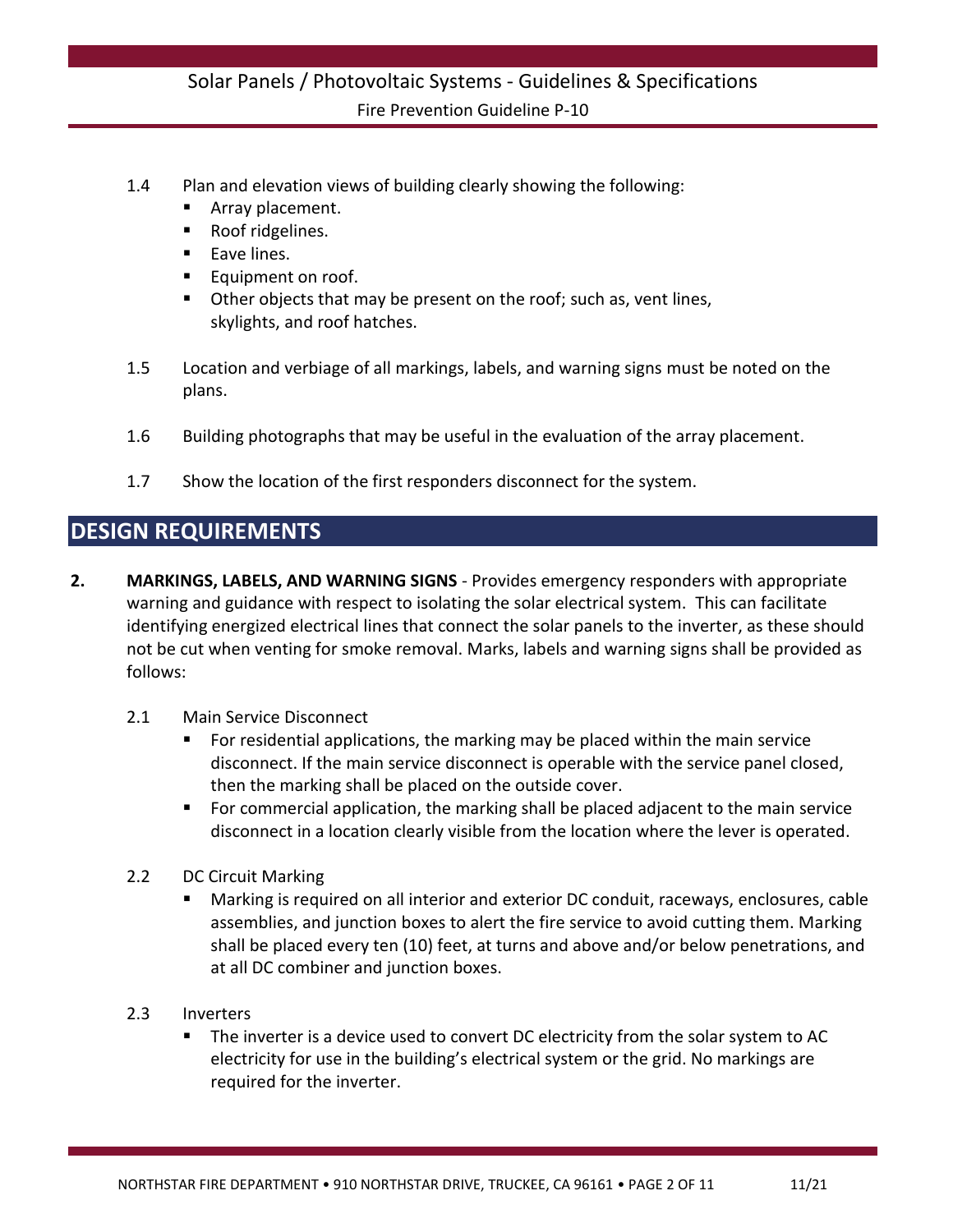#### 2.4 Remote Disconnect

- DC Circuits shall be equipped with a means for remote disconnect located downstream from the photovoltaic array at the point where the circuit enters the structure. Control of the remote disconnect shall be located within five (5) feet of the building's main electrical panel. The remote disconnect shall be listed and meet the requirements of the California Electrical Code
- Exceptions: a) DC Circuits contained in rigid or electrical metallic tubing running between the array combiner box and the main electrical panel which are entirely exterior to the building need not be equipped with a means of remote disconnect other than the disconnects intrinsic to the system. b) DC Circuits contained in rigid or electrical metallic tubing running between the array combiner box and the main electrical panel that run through the interior of the building when installed a minimum of 18" below the roof assembly when measured parallel to the surface of the roof. c) The system inverter may be used for remote disconnect when located immediately upstream of the roof penetration where the circuit enters the structure.
- 2.5 Marking Content and Format
	- Marking Content: CAUTION: SOLAR CIRCUIT b) Red Background c) White Lettering d) Minimum 3/8" Letter Height e) All capital letters f) Arial or similar font, Non-bold g) Reflective weather resistant material suitable for the environment (durable adhesive materials must meet this requirement)
- **3. ACCESS, PATHWAYS, and SMOKE VENTILATION** All plans are required to be reviewed by the Fire Department for access and spacing. Access and spacing requirements shall be observed in order to:
	- Ensure access to the roof.
	- **Provide pathways to specific areas of the roof.**
	- Provide for smoke ventilation opportunity areas.
	- **Provide emergency egress from the roof.**

Exceptions to this requirement may be requested where access, pathway, or ventilation requirements are reduced due to the following:

- **Unique site-specific limitations.**
- Alternative access opportunities (as from adjoining roofs).
- Ground level access to the roof area in question.
- Other adequate ventilation opportunities when approved by the fire code official.
- Adequate ventilation opportunities afforded by panel set back from other rooftop equipment (for example: shading or structural constraints may leave significant areas open for ventilation near HVAC equipment).
- Automatic ventilation device.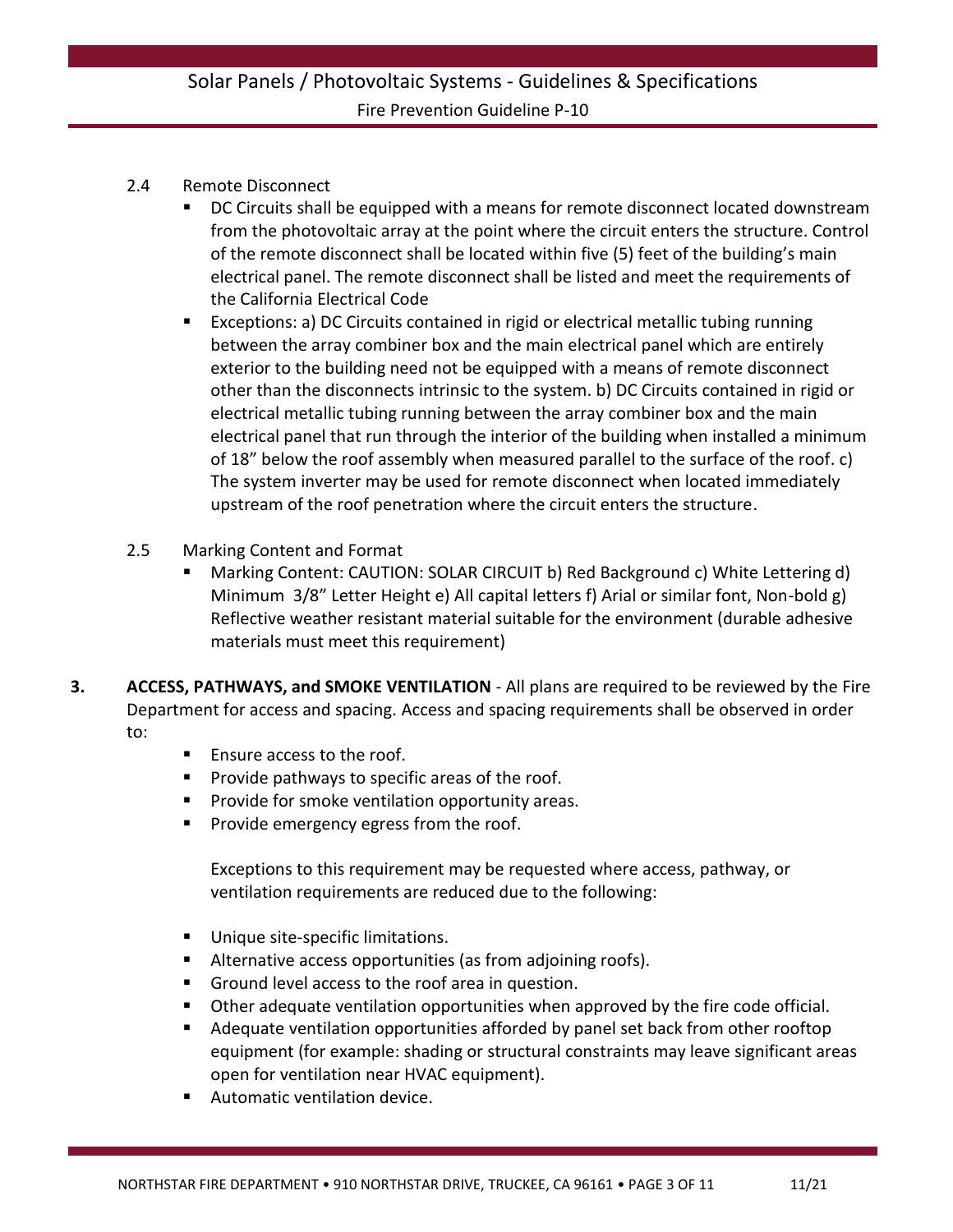- New technology, methods, or other innovations that ensure adequate fire department access, pathways and ventilation opportunities.
- **Designation of ridge, hip, and valley does not apply to roofs with 2-in-12 or less pitch.** All roof dimensions are measured to centerlines.
- Roof access points shall be defined as an area that does not require ladders to be placed over openings (i.e., windows, vents, or doors), that are located at strong points of building construction and in locations where ladders will not be obstructed by tree limbs, wires, signs or other overhead obstructions.
- 3.2 Residential —Single and Two-Unit Residential Dwellings
	- Access for Buildings with hip roof layout:
		- o Panels shall be located in a manner that provides one three-foot wide clear access pathway from the eave to the ridge on each roof slope where panels are located.
		- o The access pathway shall be located at a structurally strong location on the building (i.e. bearing wall).
	- Access for Buildings with ridge roof layout:
		- $\circ$  Panels shall be located in a manner that provides two three-foot wide access pathways from the eave to the ridge on each slope where panels are located.
		- o Access pathway clear width shall not include any eaves overhang.:
	- Dead ends:
		- o Where there are two or more access pathways the clear pathways shall be arranged so there are no dead ends greater than 25 feet in length.
		- $\circ$  If any access pathway leading to a dead end is greater than 25 feet in distance it shall continue on to the next access pathway.
		- $\circ$  At no time shall any access pathway cause a person's travel distance to exceed 150 feet before arriving at another required access pathway.
	- Ventilation:
		- o An uninterrupted section of photovoltaic panels (array) shall not exceed 150 feet by 150 feet in dimension in either axis.
		- o Panels shall be located no higher than three feet below the ridge.

EXCEPTION: The panels may be located two feet below the ridge if the Department has determined that an approved product or method will provide an equal or greater opportunity for ventilation.

- 3.3 Commercial Buildings and Residential Housing Comprised of Three or More Units:
	- Access:
		- $\circ$  A minimum six-foot wide clear perimeter is required around the edges of the roof.
		- $\circ$  EXCEPTION: If either axis of the building is 250 feet or less, there shall be a minimum four feet wide clear perimeter around the edges of the roof.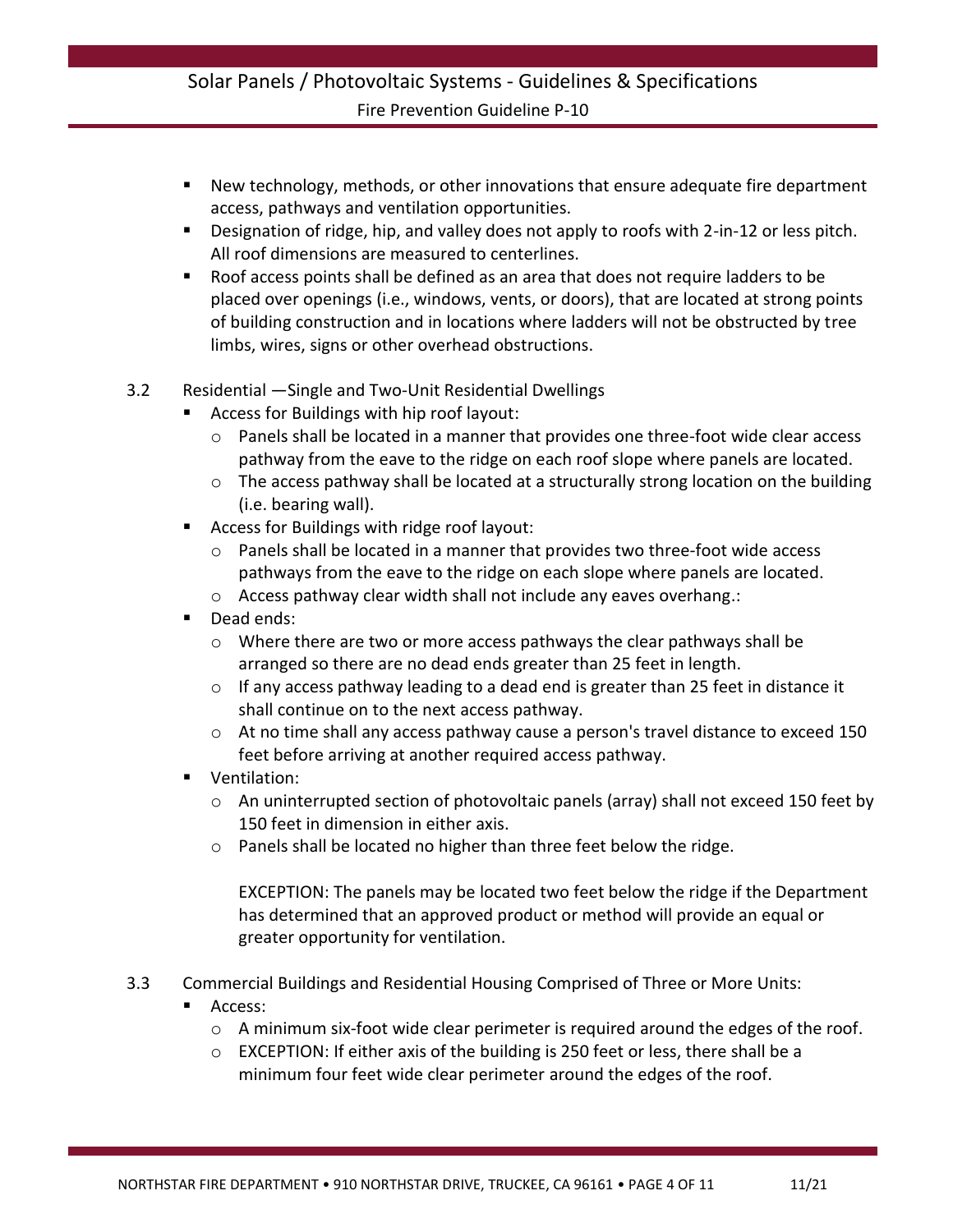- Pathways: Shall be established in the design of the solar installation and meet the following:
	- o Located over structurally supported members.
	- $\circ$  Center line axis pathways shall be provided in both axis of the roof. Centerline axis pathways shall run on structurally supported members or over the next closest structurally supported member nearest to the centerlines of the roof.
	- $\circ$  A minimum of four feet clear straight-line pathway shall be provided from the access path to skylights and/or ventilation hatches.
	- o A minimum of four feet clear straight-line pathway shall be provided from the access to roof standpipes.
	- $\circ$  Not less than four feet clear around roof access hatches with a minimum of one pathway that is straight and not less than four feet clear to the parapet or roof edge.
- Ventilation:
	- $\circ$  Arrays shall be no greater than 150 feet by 150 feet in dimension in either axis.
	- o Ventilation options between array sections shall be one of the following:
		- An access pathway eight feet or greater in width.
		- The access pathways shall be four feet or greater in width and bordering on the existing roof skylights or ventilation hatches.
		- The access pathways shall be four feet or greater in width with bordering 4 feet by 8 feet "venting cutouts" every 20 feet on alternating sides of the pathway.

#### **4. LOCATION OF DC CONDUCTORS**

- 4.1 Conduit, wiring systems, and raceways for photovoltaic circuits shall be located as close as possible to the ridge or hip or valley and from the hip or valley as directly as possible to an outside wall to reduce trip hazards and maximize ventilation opportunities.
- 4.2 Conduit runs between sub arrays and to DC combiner boxes shall use the design that minimizes the total amount of conduit on the roof by taking the shortest path from the array to the DC combiner box. The DC combiner boxes are to be located such that conduit runs are minimized in the pathways between arrays.
- 4.3 To limit the hazard of cutting live conduit in venting operations, DC wiring shall be run in metallic conduit or raceways when located within enclosed spaces in a building and shall be run, to the maximum extent possible, along the bottom of load-bearing members.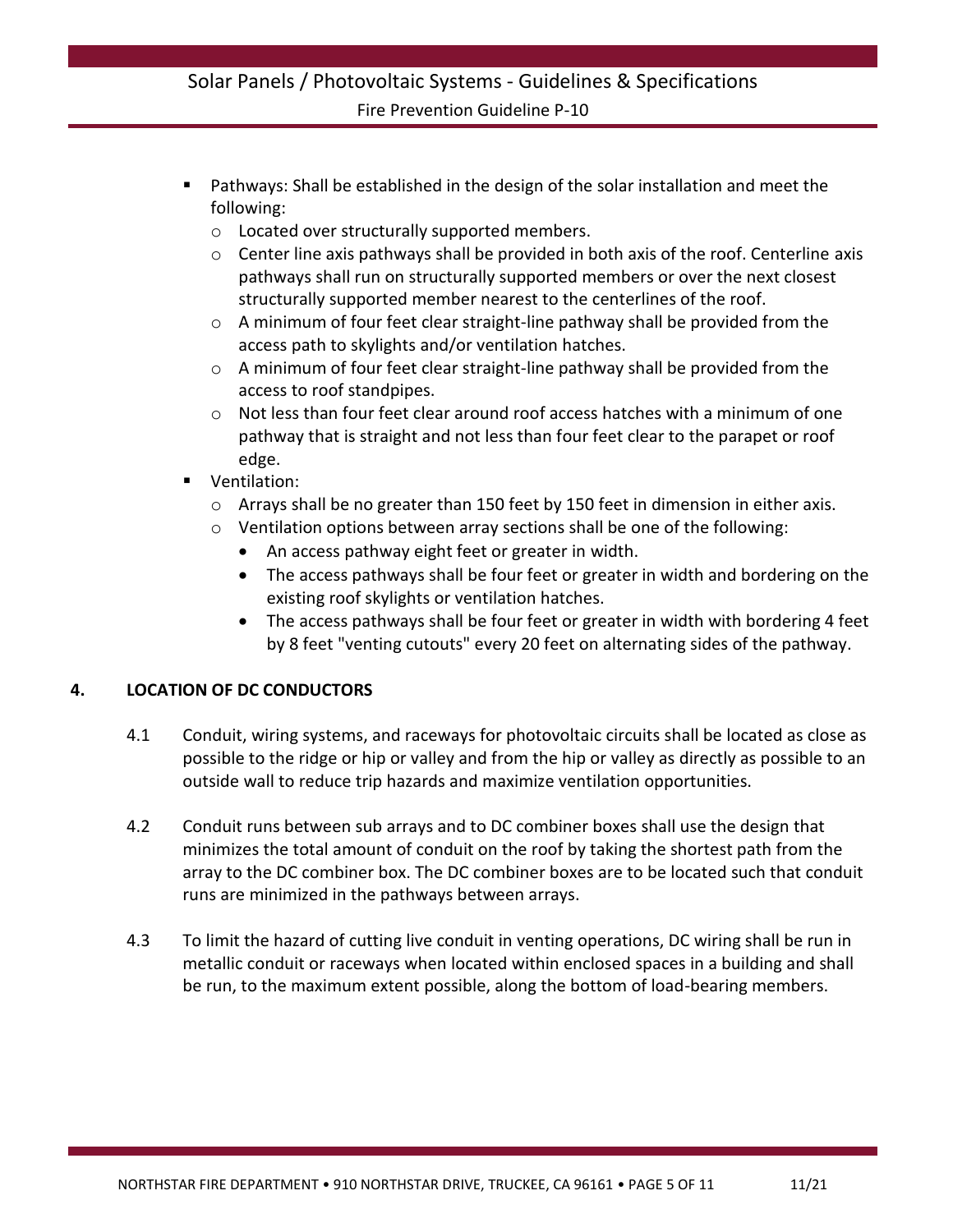

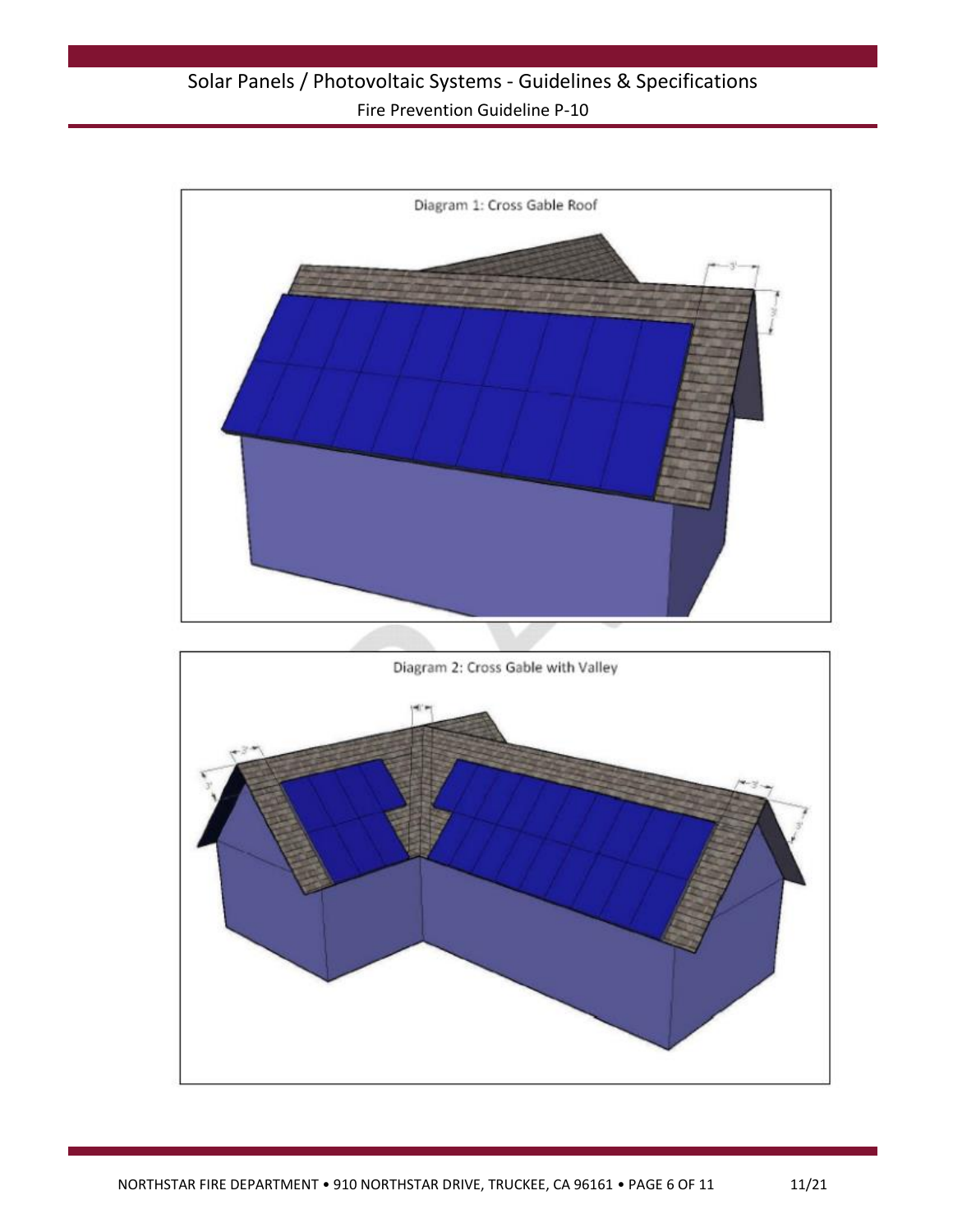Solar Panels / Photovoltaic Systems - Guidelines & Specifications Fire Prevention Guideline P-10

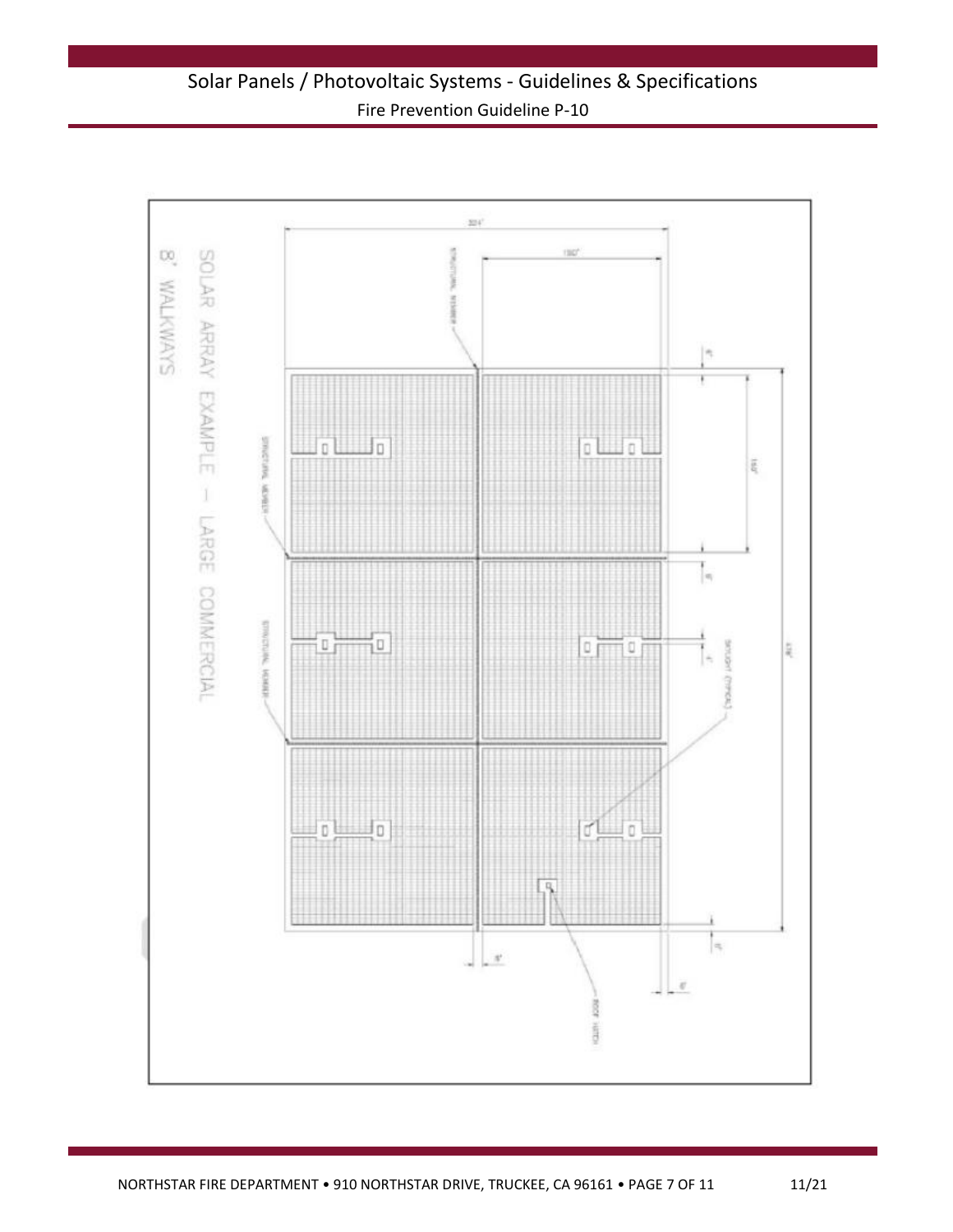

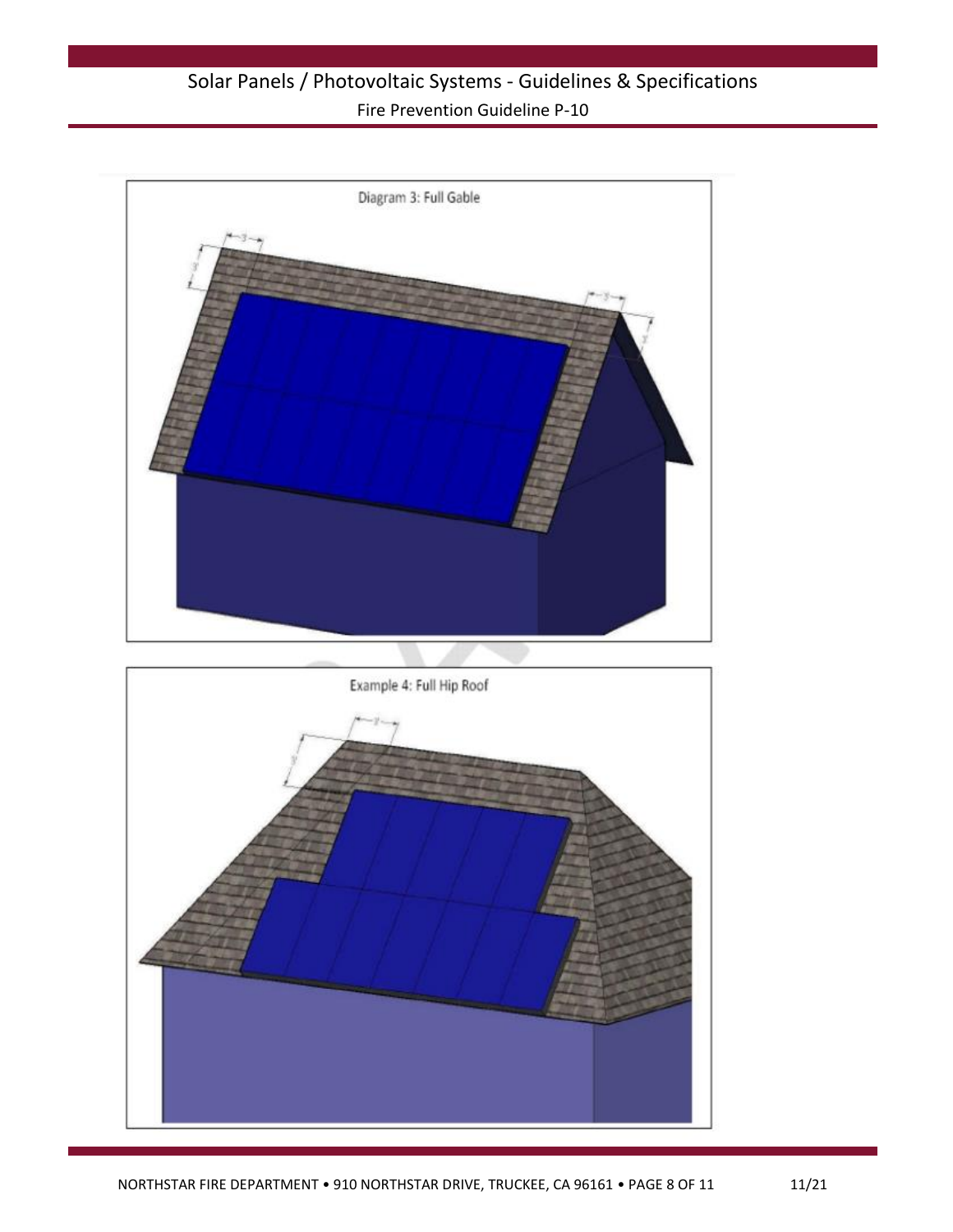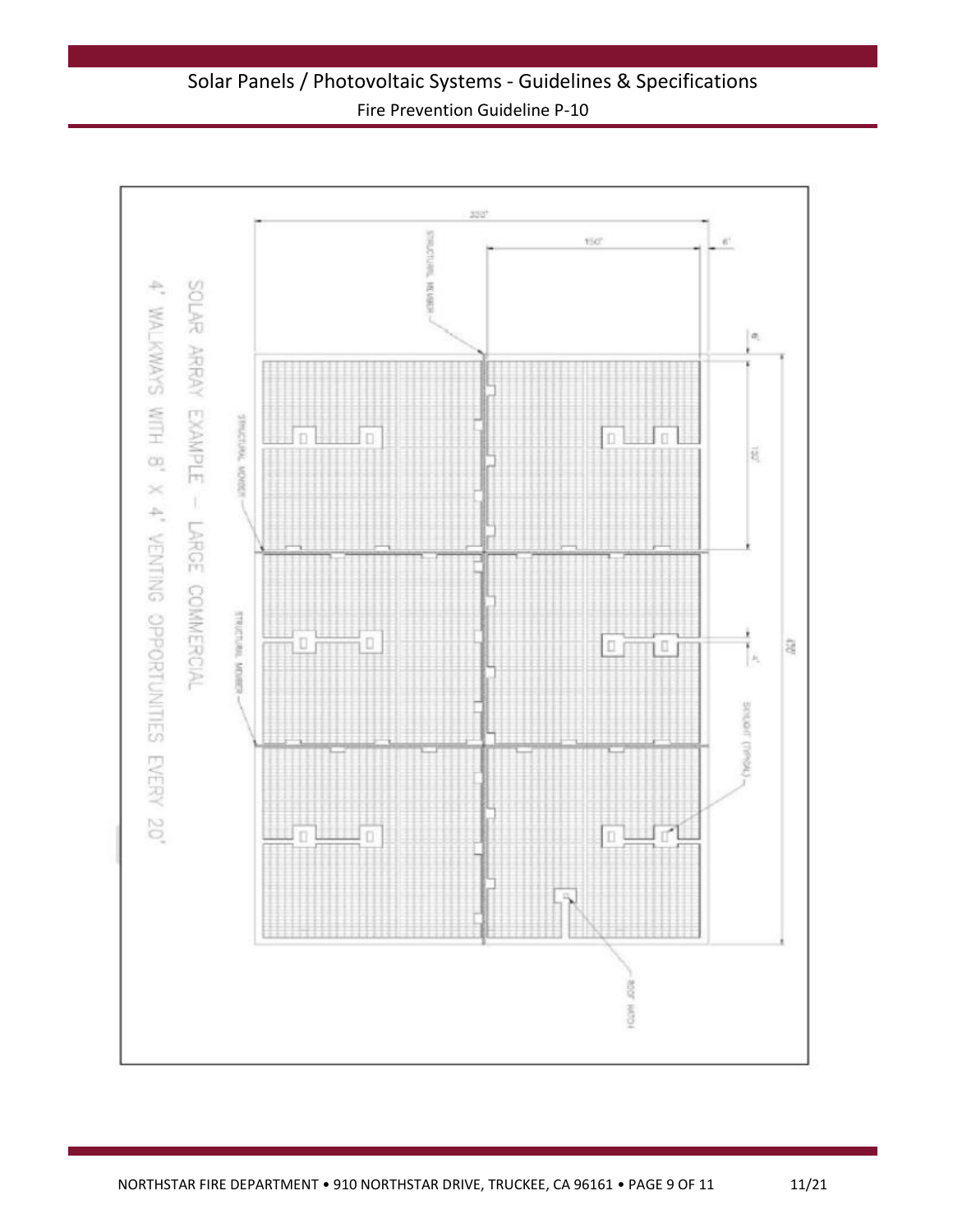Solar Panels / Photovoltaic Systems - Guidelines & Specifications Fire Prevention Guideline P-10